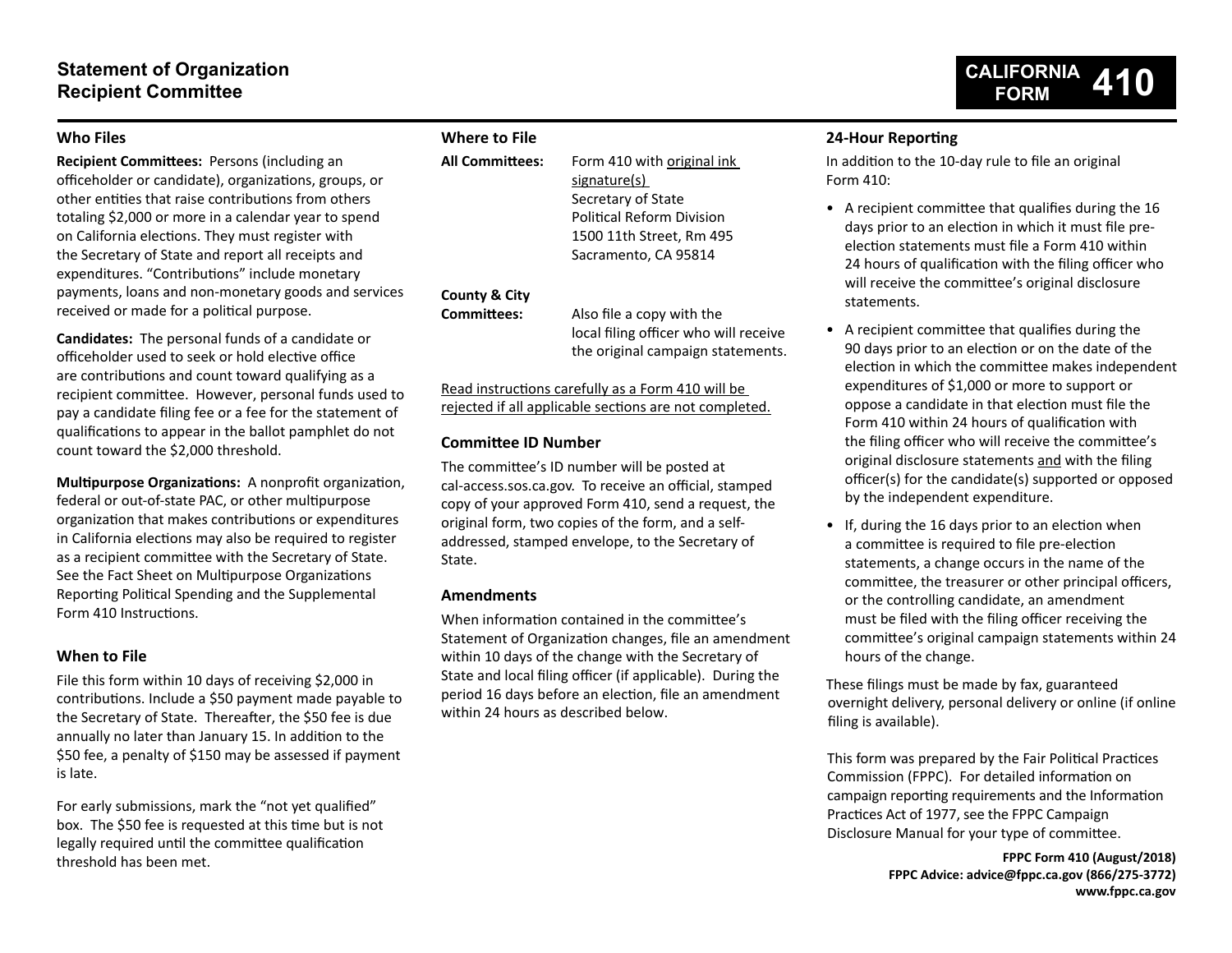| <b>Statement of Organization</b><br><b>Recipient Committee</b> |                                                                                                      |                                                                              | Date Stamp                                                                                                                                                              | <b>CALIFORNIA</b><br><b>FORM</b>          |                                                                               |
|----------------------------------------------------------------|------------------------------------------------------------------------------------------------------|------------------------------------------------------------------------------|-------------------------------------------------------------------------------------------------------------------------------------------------------------------------|-------------------------------------------|-------------------------------------------------------------------------------|
| <b>Statement Type</b>                                          | $\square$ Initial                                                                                    | <b>Amendment</b>                                                             | Termination - See Part 5<br>ΙI                                                                                                                                          |                                           | For Official Use Only                                                         |
|                                                                | O Not yet qualified                                                                                  |                                                                              |                                                                                                                                                                         |                                           |                                                                               |
|                                                                | or                                                                                                   |                                                                              |                                                                                                                                                                         |                                           |                                                                               |
|                                                                |                                                                                                      | $\bigcirc$ Date qualification threshold met Date qualification threshold met | Date of termination                                                                                                                                                     |                                           |                                                                               |
|                                                                |                                                                                                      |                                                                              |                                                                                                                                                                         |                                           |                                                                               |
| 1. Committee Information                                       | I.D. Number<br>(if applicable)                                                                       |                                                                              |                                                                                                                                                                         | 2. Treasurer and Other Principal Officers |                                                                               |
| NAME OF COMMITTEE                                              |                                                                                                      |                                                                              | NAME OF TREASURER                                                                                                                                                       |                                           |                                                                               |
|                                                                |                                                                                                      |                                                                              |                                                                                                                                                                         |                                           |                                                                               |
|                                                                |                                                                                                      |                                                                              | STREET ADDRESS (NO P.O. BOX)                                                                                                                                            |                                           |                                                                               |
| STREET ADDRESS (NO P.O. BOX)                                   |                                                                                                      |                                                                              | <b>CITY</b>                                                                                                                                                             | <b>STATE</b>                              | ZIP CODE<br>AREA CODE/PHONE                                                   |
|                                                                |                                                                                                      |                                                                              |                                                                                                                                                                         |                                           |                                                                               |
| <b>CITY</b>                                                    | <b>STATE</b>                                                                                         | AREA CODE/PHONE<br>ZIP CODE                                                  | NAME OF ASSISTANT TREASURER, IF ANY                                                                                                                                     |                                           |                                                                               |
| FULL MAILING ADDRESS (IF DIFFERENT)                            |                                                                                                      |                                                                              | STREET ADDRESS (NO P.O. BOX)                                                                                                                                            |                                           |                                                                               |
|                                                                |                                                                                                      |                                                                              |                                                                                                                                                                         |                                           |                                                                               |
| E-MAIL ADDRESS (REQUIRED) / FAX (OPTIONAL)                     |                                                                                                      |                                                                              | <b>CITY</b>                                                                                                                                                             | <b>STATE</b>                              | ZIP CODE<br>AREA CODE/PHONE                                                   |
|                                                                |                                                                                                      |                                                                              |                                                                                                                                                                         |                                           |                                                                               |
| COUNTY OF DOMICILE                                             | JURISDICTION WHERE COMMITTEE IS ACTIVE                                                               |                                                                              | NAME OF PRINCIPAL OFFICER(S)                                                                                                                                            |                                           |                                                                               |
|                                                                |                                                                                                      |                                                                              | STREET ADDRESS (NO P.O. BOX)                                                                                                                                            |                                           |                                                                               |
|                                                                |                                                                                                      |                                                                              |                                                                                                                                                                         |                                           |                                                                               |
|                                                                | Attach additional information on appropriately labeled continuation sheets.                          |                                                                              | <b>CITY</b>                                                                                                                                                             | <b>STATE</b>                              | <b>ZIP CODE</b><br>AREA CODE/PHONE                                            |
|                                                                |                                                                                                      |                                                                              |                                                                                                                                                                         |                                           |                                                                               |
| 3. Verification                                                |                                                                                                      |                                                                              |                                                                                                                                                                         |                                           |                                                                               |
|                                                                |                                                                                                      |                                                                              | I have used all reasonable diligence in preparing this statement and to the best of my knowledge the information contained herein is true and complete. I certify under |                                           |                                                                               |
|                                                                | penalty of perjury under the laws of the State of California that the foregoing is true and correct. |                                                                              |                                                                                                                                                                         |                                           |                                                                               |
| Executed on                                                    | Bv<br>DATE                                                                                           |                                                                              | SIGNATURE OF TREASURER OR ASSISTANT TREASURER                                                                                                                           |                                           |                                                                               |
| Executed on                                                    |                                                                                                      |                                                                              |                                                                                                                                                                         |                                           |                                                                               |
|                                                                | DATE                                                                                                 |                                                                              | SIGNATURE OF CONTROLLING OFFICEHOLDER, CANDIDATE, OR STATE MEASURE PROPONENT                                                                                            |                                           |                                                                               |
| Executed on                                                    | Bv<br>DATE                                                                                           |                                                                              | SIGNATURE OF CONTROLLING OFFICEHOLDER, CANDIDATE, OR STATE MEASURE PROPONENT                                                                                            |                                           |                                                                               |
| Executed on                                                    | By                                                                                                   |                                                                              |                                                                                                                                                                         |                                           |                                                                               |
|                                                                | DATE                                                                                                 |                                                                              | SIGNATURE OF CONTROLLING OFFICEHOLDER, CANDIDATE, OR STATE MEASURE PROPONENT                                                                                            |                                           |                                                                               |
|                                                                |                                                                                                      |                                                                              |                                                                                                                                                                         |                                           | FPPC Form 410 (August/2018)<br>FPPC Advice: advice@fppc.ca.gov (866/275-3772) |
|                                                                |                                                                                                      | <b>Clear Page</b>                                                            | <b>Print</b>                                                                                                                                                            |                                           | www.fppc.ca.gov                                                               |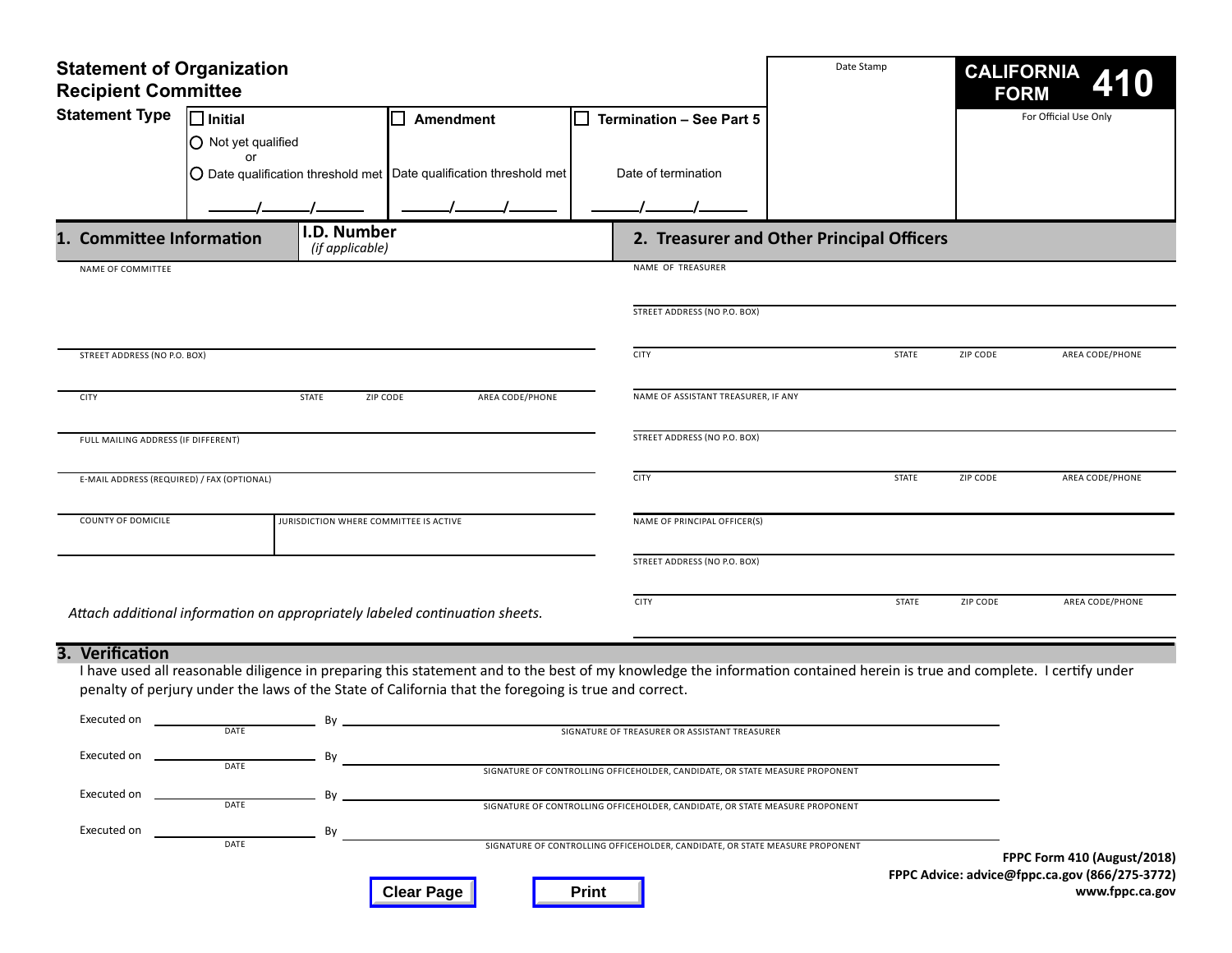## **Statement Type:**

### **Initial**

Mark the "Initial" box and enter the date the committee qualification threshold was met.

If the committee has not met the qualification threshold, mark the "Initial" and "Not Yet Qualified" boxes.

## **Qualification Threshold**

The "date qualification threshold met" is the date the committee received contributions totaling \$2,000 or more during a calendar year.

## **Amendment**

If any of the information reported on an initial statement of organization changes:

- Mark the amendment box:
- Include the committee's ID number and name;
- Provide the changed information; and
- Complete the verification.

**Candidates:** Under certain circumstances, a candidate for local office may amend the Form 410 to indicate that he or she is seeking re-election to the same office. A candidate for state office must open a separate committee for each term of office and may not amend the Form 410 to redesignate an election committee.

## **Termination**

List the committee's name, identification number and indicate the date of termination, including completing the verification.

## **1. Committee Information:**

Provide the full name of the committee. A committee may use only one name.

The committee's street address, email address, and telephone number must be reported. A post office box is not acceptable. The committee's mailing address must also be reported if it is different from the street address. A post office box is acceptable for the mailing address. A committee's "domicile" is its address as listed on the Form 410. Los Angeles is the county of domicile for committees located outside California.

**Identify the jurisdiction where the committee is active. For example a city committee lists the name of the city.**

## **Committee Name Requirements**

The following committee name rules apply to the Form 410, the committee's campaign statements and to any other references to the committee required by law. See the instructions for Part 4 for committee definitions.

**Candidate Controlled Committees:** Any committee that is controlled by a state or local candidate or officeholder must include the last name of the candidate in the name of the committee. In addition, the following rules apply:

- An **election committee** controlled by one or more state or local candidates must also include the office the candidate(s) is seeking and the year of the election (e.g., Friends of Smith for Assembly 20XX, Jones for Council 20XX).
- An **officeholder committee** set up by a state officeholder must also include the office held, the year the officeholder was elected to the current term of office, and the words "Officeholder Account," as part of the committee name (e.g., Anderson Assembly 20XX Officeholder Account).
- A **legal defense fund** set up by a state or local candidate or officeholder must also include the words "Legal Defense Fund" as part of the committee name (e.g., Senator Smith Legal Defense Fund).
- A **ballot measure committee** controlled by one or more state candidates must also state that it is a ballot measure committee (e.g., Senator Lee's Ballot Measure Committee) prior to the designation of the ballot measure number. See additional requirements for primarily formed committees.

**Sponsored Committees:** A sponsored committee (including most political action committees) must include the full name of its sponsor in the name of the committee. If the committee has more than one sponsor and the sponsors are members of an industry or other identifiable group, include a term identifying that industry or group.

## **Primarily Formed Committees**

**Ballot Measures:** The name of each committee primarily formed to support or oppose a ballot measure must include:

**CALIFORNIA FORM 410**

• A statement identifying the ballot measure(s) number or letter and whether it supports or opposes the measure(s) (e.g., Committee For Proposition/ Measure or Committee Against Proposition/ Measure ).

**Recalls:** Each committee established for a recall election must include the name of the officeholder subject to the recall. If the committee is not controlled by the officeholder, the committee must state its support or opposition (e.g., Committee Opposing the Recall of Council Member Doe).

**Supporting or Opposing a Candidate:** The name of each committee primarily formed to support or oppose a state or local candidate(s) being voted on in a single election, other than a recall election, must include the last name of each candidate, the office sought, the year of the election and must state whether the committee supports or opposes the candidate(s) (e.g., Committee to Support Doe for Senate 20XX).

> **FPPC Form 410 (August/2018) FPPC Advice: advice@fppc.ca.gov (866/275-3772) www.fppc.ca.gov**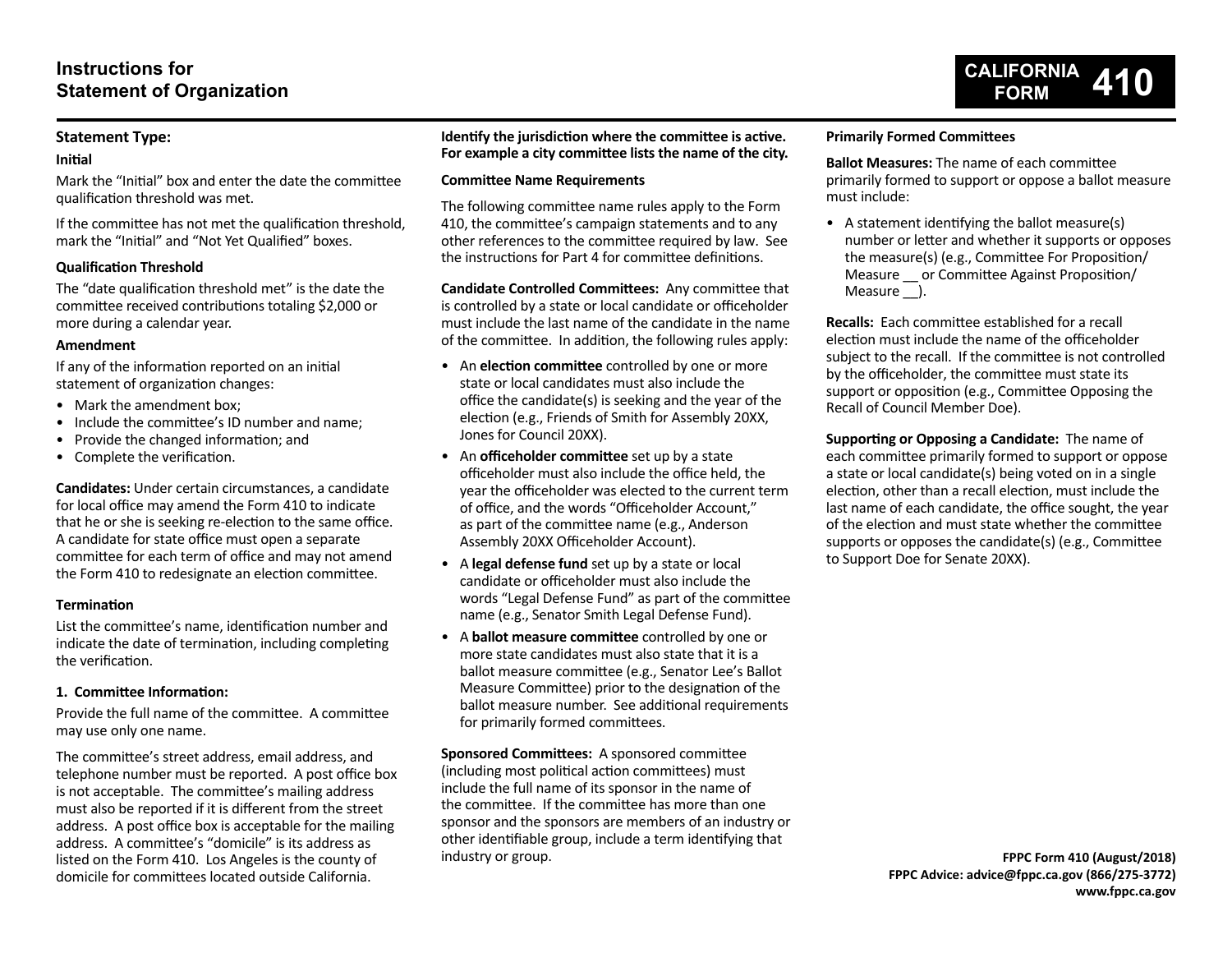

**Page 2**

COMMITTEE NAME I.D. NUMBER NAME I.D. NUMBER I.D. NUMBER I.D. NUMBER I.D. NUMBER I.D. NUMBER I.D. NUMBER I.D. NUMBER

Instructions on Reverse

## • **All committees must list the financial institution where the campaign bank account is located.**

| NAME OF FINANCIAL INSTITUTION | AREA CODE/PHONE | <b>BANK ACCOUNT NUMBER</b> |          |
|-------------------------------|-----------------|----------------------------|----------|
|                               |                 |                            |          |
| ADDRESS                       | <b>CITY</b>     | <b>STATE</b>               | ZIP CODE |

## **4. Type of Committee** Complete the applicable sections.

#### *Controlled Committee*

- List the name of each controlling officeholder, candidate, or state measure proponent. If candidate or officeholder controlled, also list the elective office sought or held, and district number, if any, and the year of the election.
- List the political party with which each officeholder or candidate is affiliated or check "nonpartisan." Stating "No party preference" is acceptable.
- If this committee acts jointly with another controlled committee, list the name and identification number of the other controlled committee.

| NAME OF CANDIDATE/OFFICEHOLDER/STATE MEASURE PROPONENT | ELECTIVE OFFICE SOUGHT OR HELD<br>(INCLUDE DISTRICT NUMBER IF APPLICABLE) | YEAR OF<br>ELECTION | PARTY<br>CHECK ONE                                   |
|--------------------------------------------------------|---------------------------------------------------------------------------|---------------------|------------------------------------------------------|
|                                                        |                                                                           |                     | Partisan (list political party below)<br>Nonpartisan |
|                                                        |                                                                           |                     | Partisan (list political party below)<br>Nonpartisan |

#### **Primarily Formed Committee** Primarily formed to support or oppose specific candidates or measures in a single election. List below:

| CANDIDATE(S) NAME OR MEASURE(S) FULL TITLE (INCLUDE BALLOT NO. OR LETTER)<br>IF A RECALL, STATE "RECALL" IN FRONT OF THE OFFICEHOLDER'S NAME. | CANDIDATE(S) OFFICE SOUGHT OR HELD OR MEASURE(S) JURISDICTION<br>(INCLUDE DISTRICT NO., CITY OR COUNTY, AS APPLICABLE) |                | CHECK ONE     |
|-----------------------------------------------------------------------------------------------------------------------------------------------|------------------------------------------------------------------------------------------------------------------------|----------------|---------------|
|                                                                                                                                               |                                                                                                                        | SUPPORT        | <b>OPPOSE</b> |
|                                                                                                                                               |                                                                                                                        | <b>SUPPORT</b> | OPPOSE        |

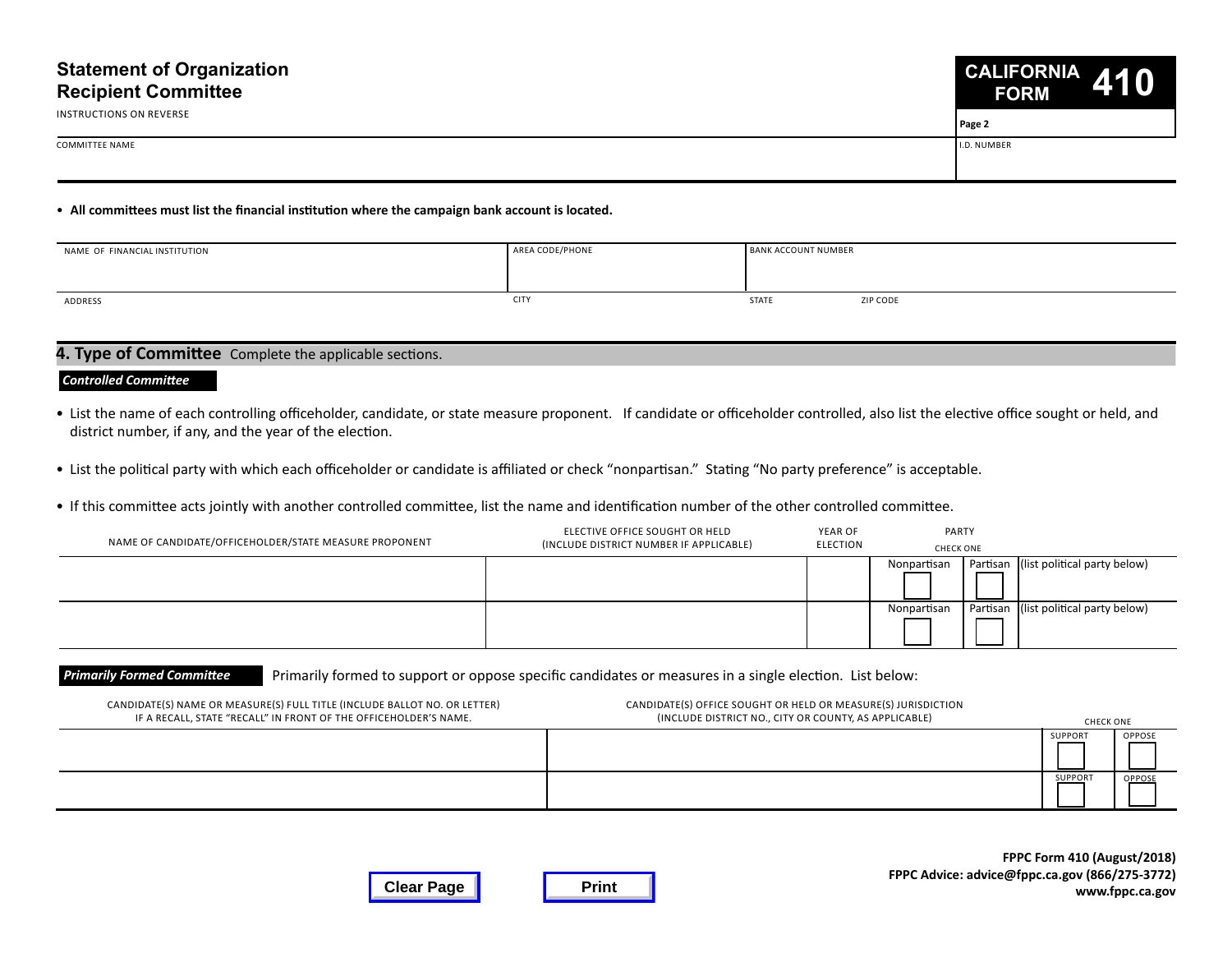# **Instructions for Statement of Organization**

## **2. Treasurer and Other Principal Officers:**

A committee may have only one treasurer and one assistant treasurer. A candidate may be his or her own treasurer or assistant treasurer. A committee may not accept a contribution or make an expenditure without a treasurer.

A committee that is not controlled by a candidate or officeholder must disclose the name, street address, and telephone number of the committee's principal officer(s). The principal officer(s) of a committee are the individual(s) primarily responsible for approving the political activity of the committee, including authorizing the content of communications, authorizing contributions and other expenditures, and determining strategy. If more than three individuals qualify as principal officers of the committee, identify no fewer than three.

If no individual other than the committee treasurer qualifies as a principal officer, identify that individual as both the treasurer and the principal officer. An attachment may be necessary.

## **3. Verification/Original Ink Signature(s):**

The Form 410 filed with the Secretary of State must contain an original signature(s). The committee treasurer or assistant treasurer must sign the Form 410. Also, each controlling officeholder, candidate or state ballot measure proponent must sign the Form 410. If more than three control the committee, one of them may sign on behalf of all controlling individuals. If a candidate will serve as his or her own treasurer, he or she must sign as the candidate and again as the treasurer.

## **Bank Account Information**

- Qualified committees must list the name and address of the financial institution where the campaign bank account is located and the bank account number.
- non-qualified committees are not required to list a bank account.

## **4. Type of Committee:**

## **Controlled Committee**

A "controlled committee" is one which is controlled directly or indirectly by an officeholder, candidate, or state measure proponent, or which acts jointly with an officeholder, candidate, state measure proponent, or another controlled committee in connection with making expenditures.

A committee is controlled if the officeholder, candidate, or proponent, his/her agent, or any other committee he/she controls, has a significant influence on the actions or decisions of the committee.

"Proponents" of state measures are persons who request the Attorney General to prepare a title and summary of a state initiative, referendum, or measure.

**Candidate Election Committee:** Identify the candidate's last name, office, election year and party, if applicable.

#### **Ballot Measure Committee Controlled by State**

**Candidate:** Identify each measure on which the committee has spent or anticipates spending \$50,000 or more in the current two-year period, beginning with January 1 of an odd-numbered year. If the ballot designation has not been assigned, describe the purpose of the anticipated measure(s). Amend the Form 410 when a ballot designation is assigned. Provide this information in the primarily formed or general purpose section or on an attachment.

**Legal Defense Committee:** On an attachment, describe the specific legal dispute(s) for which the legal defense fund was established. The Form 410 must be amended within 10 days when legal disputes are either resolved or new disputes are initiated.

## **Primarily Formed Committee**

A committee is "primarily formed" when it makes or initially plans to make more than 70% of its contributions and expenditures to support or oppose a specific candidate or measure, or a group of measures or specific local candidates all being voted upon in the same election on the same date. (FPPC Regulation 18247.5)

**CALIFORNIA FORM 410**

**New committees:** A new committee formed within six months of a statewide regular election or within 30 days of a state special election is presumed to be primarily formed if the committee makes at least \$25,000 in independent expenditures to support or oppose a state candidate or measure. Monthly review is required for other new committees that spend at least \$1,000 a month and were formed within six months of an election in connection with which the committee makes contributions or expenditures.

Quarterly review at the end of March, June, September and December is required for other committees.

A committee controlled by a candidate for his or her own candidacy is not a primarily formed committee.

**State ballot measures - qualification ID number:** Certain committees must list in Section 4, Primarily Formed Committee, the Attorney General's Office assigned identification number to a proposed state ballot measure:

- A committee submitting the title and summary;
- A committee primarily formed for the measure; or
- A committee that spends \$100,000 or more on petition circulation for the measure.

**Recall Committees:** A committee supporting or opposing a recall must list "Recall [Officeholder's Name]," the office held by the recall target officeholder, and mark the appropriate box to indicate whether the committee supports or opposes the recall of the officeholder.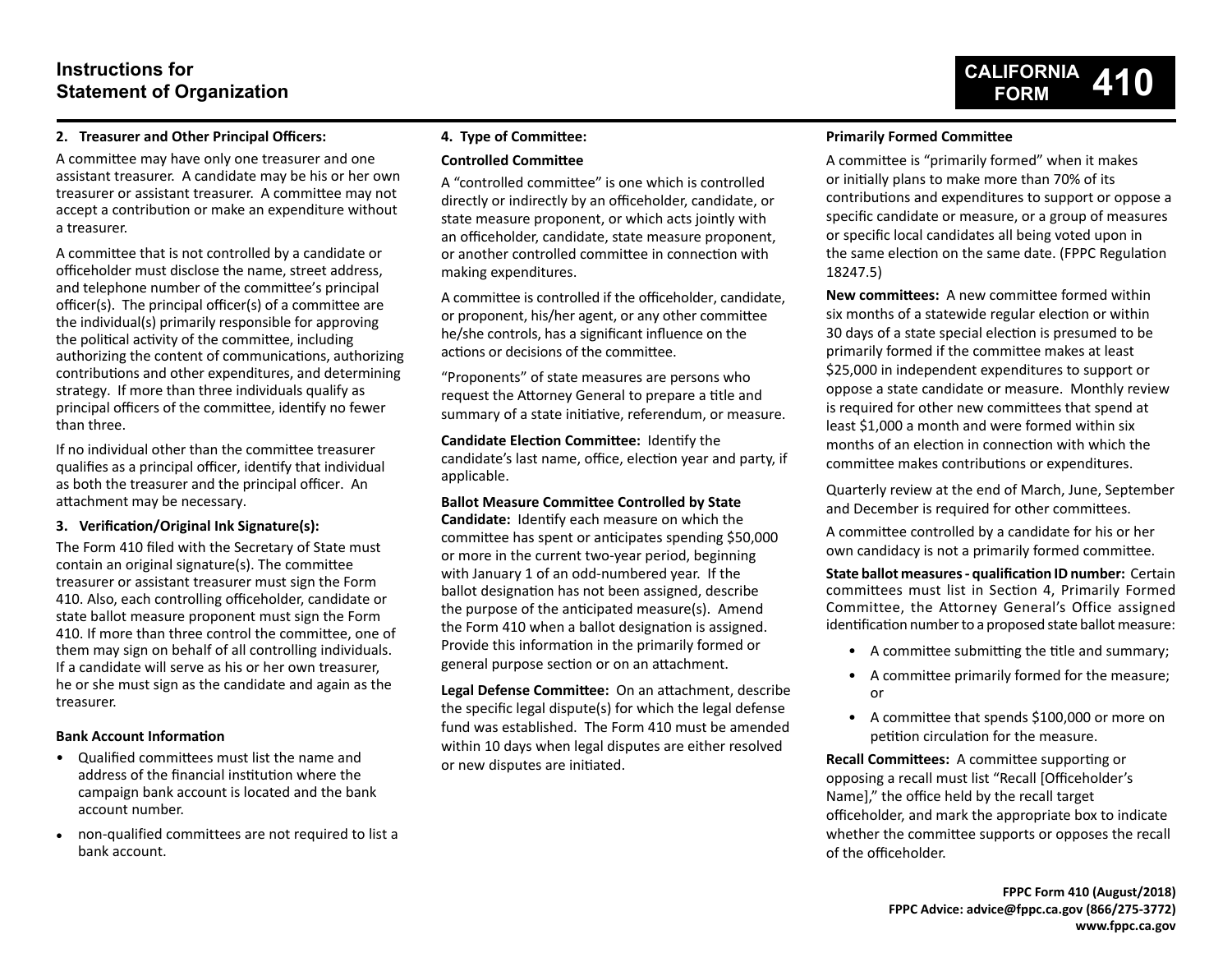| <b>Statement of Organization</b><br><b>Recipient Committee</b>              |                                                                                                                                                                          |                          | <b>CALIFORNIA</b><br>410<br><b>FORM</b> |  |
|-----------------------------------------------------------------------------|--------------------------------------------------------------------------------------------------------------------------------------------------------------------------|--------------------------|-----------------------------------------|--|
| <b>INSTRUCTIONS ON REVERSE</b>                                              |                                                                                                                                                                          |                          | Page 3                                  |  |
| <b>COMMITTEE NAME</b>                                                       |                                                                                                                                                                          |                          | <b>I.D. NUMBER</b>                      |  |
| 4. Type of Committee<br>(Continued)                                         |                                                                                                                                                                          |                          |                                         |  |
| <b>General Purpose Committee</b><br>$\Box$ CITY Committee                   | Not formed to support or oppose specific candidates or measures in a single election. Check only one box:<br>□ COUNTY Committee                                          | □ STATE Committee        |                                         |  |
| PROVIDE BRIEF DESCRIPTION OF ACTIVITY                                       |                                                                                                                                                                          |                          |                                         |  |
|                                                                             |                                                                                                                                                                          |                          |                                         |  |
| <b>Sponsored Committee</b><br>List additional sponsors on an attachment.    |                                                                                                                                                                          |                          |                                         |  |
| <b>NAME OF SPONSOR</b>                                                      | INDUSTRY GROUP OR AFFILIATION OF SPONSOR                                                                                                                                 |                          |                                         |  |
| <b>STREET ADDRESS</b><br>NO. AND STREET                                     | <b>CITY</b>                                                                                                                                                              | <b>STATE</b><br>ZIP CODE | AREA CODE/PHONE                         |  |
| <b>Small Contributor Committee</b><br>Г<br>Date qualified                   |                                                                                                                                                                          |                          |                                         |  |
| <b>5. Termination Requirements</b>                                          | By signing the verification, the treasurer, assistant treasurer and/or candidate, officeholder, or proponent certify that all of the following conditions have been met: |                          |                                         |  |
| • This committee has ceased to receive contributions and make expenditures; |                                                                                                                                                                          |                          |                                         |  |

- This committee does not anticipate receiving contributions or making expenditures in the future;
- This committee has eliminated or has no intention or ability to discharge all debts, loans received, and other obligations;
- This committee has no surplus funds; and
- This committee has filed all campaign statements required by the Political Reform Act disclosing all reportable transactions.
	- -- There are restrictions on the disposition of surplus campaign funds held by elected officers who are leaving office and by defeated candidates. Refer to Government Code Section 89519.
	- -- Leftover funds of ballot measure committees may be used for political, legislative or governmental purposes under Government Code Sections 89511 89518, and are subject to Elections Code Section 18680 and FPPC Regulation 18521.5.